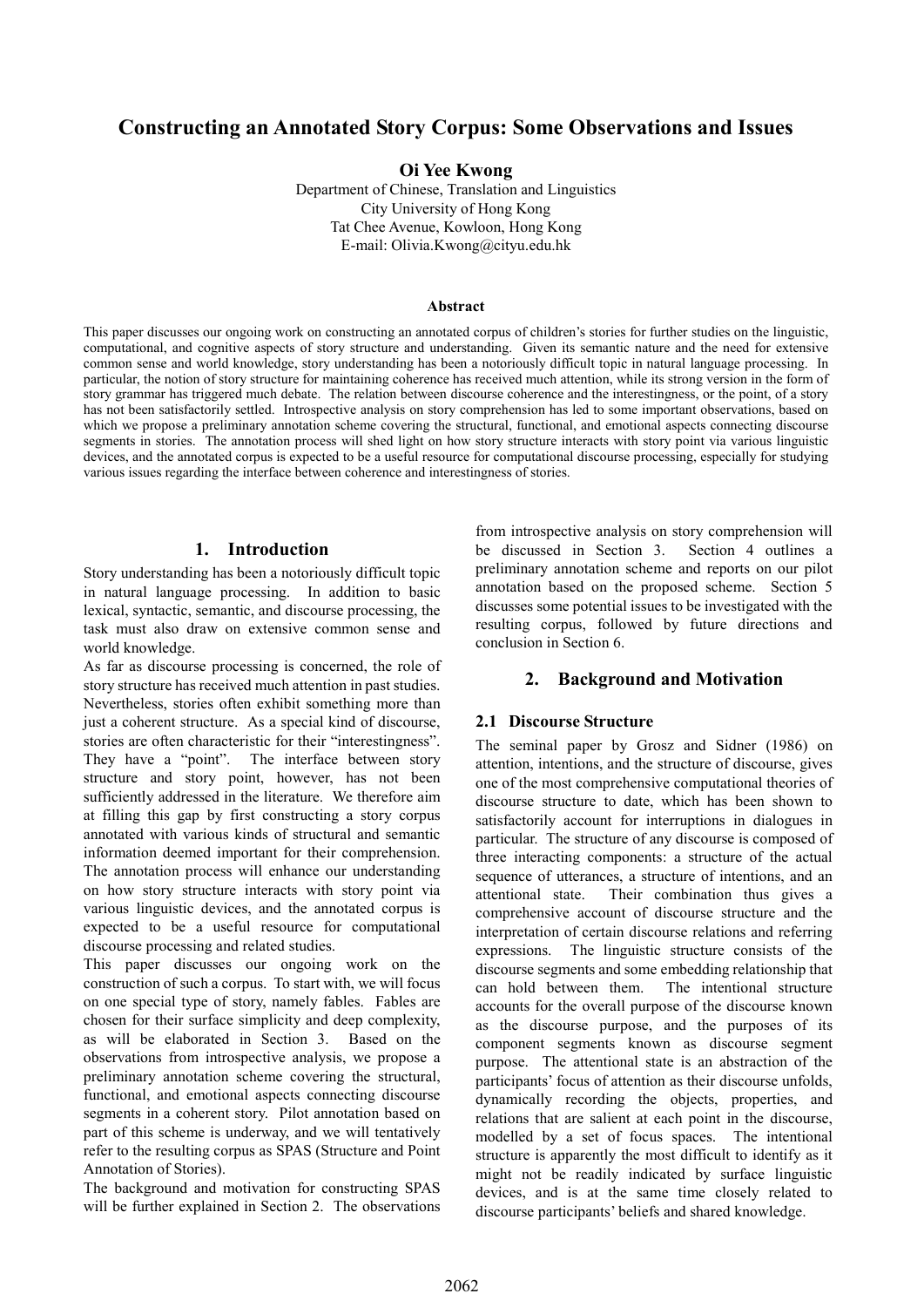Another classic computational theory for discourse is the more functionally oriented Rhetorical Structure Theory (RST) proposed by Mann and Thompson (1987). RST aims at giving a descriptive account of discourse relations holding between adjacent text spans, thus indicating the coherence and structure exhibited among natural text. A text is divided into units, essentially clauses, based on some theory-neutral classification, which are hierarchically structured and functionally organized with respect to a set of discourse relations like EVIDENCE, ELABORATION, CONCESSION, etc. RST accounts for mostly the intentional structure in Grosz and Sidner's theory. Although the discourse relations in RST might have mixed different levels of analysis (e.g. Moore and Pollack, 1992), their identification relies more explicitly on cue phrases in the surface text.

#### **2.2 Story Structure and Story Grammar**

Knowledge of discourse structure is critical to discourse understanding in computational linguistics, especially for the analysis and processing of various discourse phenomena like temporal relation extraction, anaphora and co-reference resolution, subjectivity identification, etc. Researchers have thus attempted to trace the patterns responsible for coherence and develop "text grammars" in various forms, for discourse in general (e.g. Halliday and Hasan, 1976; Hobbs, 1982; Scha and Polanyi, 1988) and for specific genres such as stories (e.g. Rumelhart, 1975), news articles (e.g. van Dijk, 1985), conversations (e.g. Reichman, 1985), and argumentative discourse (e.g. Cohen, 1987).

Stories have their own typical structure which distinguishes them from other genres. Stories are created and retold, during which the details may not be repeated verbatim, but people apparently have a common understanding of the elements required to tell a sensible story. The proper organisation of such elements is essential to story understanding and recall. While the concept of story structure is mostly accepted (e.g. since Propp's (1968) analysis of Russian folktales), and its psychological validity has been demonstrated (e.g. Mandler and Johnson, 1977; Haberlandt, 1980), the appropriate formalism to represent such structure remains controversial. Rumelhart (1975) put forth a story schema in the form of phrase structure grammar rules, and it soon invited vigorous debates. Criticisms include the "constituents" in the grammar rules are constrained to appear in sequential order but that is hardly true in real stories, and they fail to isolate content from structure. Moreover, Rumelhart's story grammar was intended for written monologues. For stories involving more than one protagonist and conversations between protagonists, as well as with direct speech from individual protagonists, it is often difficult to assign any of the constituent in story grammar to a text segment in the story.

#### **2.3 Story Point**

Amongst others, Wilensky (1982) argued most strongly that the surface ordering of the propositions does not

account for a good story, but the "point" of a story matters more than anything else. Work on story understanding along this line has thus focused on knowledge structures like scripts and frames (e.g. Cullingford, 1986; DeJong, 1982), and goals and plans (e.g. Schank and Abelson, 1977; Lehnert, 1979; Wilensky, 1983), capturing typical events, course of actions, and memory structures expected in various scenarios. Current research in artificial intelligence on story telling also mostly focuses on comprehensive world knowledge databases and planning strategies (e.g. Oinonen et al., 2006).

#### **2.4 Our Work: Structure-Point Interface**

In view of the conflict between story grammar and story point, which has remained largely unresolved, we attempt to construct an annotated corpus of children's stories. Through the structural and semantic annotations capturing discourse coherence and plot development, we can revisit the notions of story grammar and story point for possible reconciliation and see how they interact in a story via various surface linguistic devices. While the structural components can follow Rumelhart's constituents in story grammar, and discourse relations can follow RST, it is less obvious as to how the "point" of a story could be annotated. The following introspective analysis on story comprehension illustrates the subjectivity of story understanding, and thus the difficulty for annotating story point reliably. Nevertheless, the analysis also suggests some textual clues which might somehow relate to the story point, thus making at least a partial annotation of it feasible.

#### **3. Subjectivity of Story Understanding**

Story processing and comprehension has been studied by psycholinguists with respect to memory structure (e.g. Mandler and Johnson, 1977). Hence the unfolding of episodes in a story is closely associated with the units for remembrance of the various parts of a story.

Story retelling is another way to probe the relation between the structure of stories and memory. A story can be retold in numerous ways, suggesting there are core and optional elements. The ability to retell the core elements is an important sign of story comprehension. However, retelling could also be a result of rote learning.

A better or more convincing way to show understanding, especially by machine, is to answer questions related to the story. This can involve the recall of the events explicitly mentioned in the story, or more importantly questions requiring more sophisticated inferencing (e.g. Charniak, 1972).

However, story understanding is by and large a subjective experience. People's interpretation of stories might not always agree with each other. In the following we will demonstrate the subjectivity of the task, based on some introspective analysis.

We have chosen to start with stories from Aesop's Fables. Fables form a special kind of stories. They are simple on the surface, often consisting of only a few sentences in the original version. For specific readers, such as children,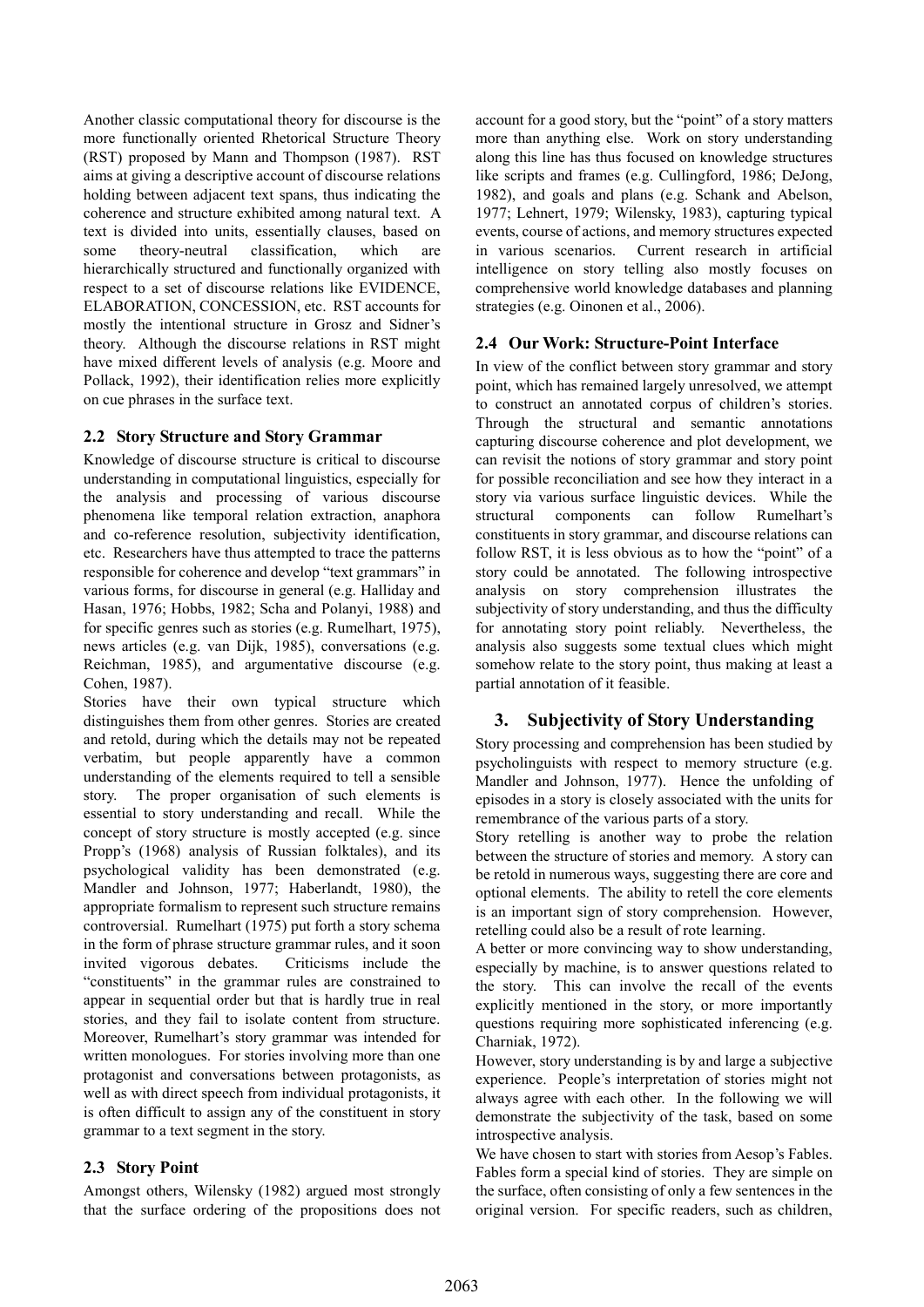the fables might be retold in a longer way with more elaboration and details. Despite the surface simplicity, fables are in fact very difficult to process as they often have an underlying message, or the moral, to convey. Whether a reader can readily draw an association between the story and the moral depends on how well they understand the story, which often requires sophisticated processing, posing a challenge for both humans and machines. Thus what can be learned from the analysis of fables could be very useful and applicable to understanding other simpler stories.

#### **3.1 Example: The Hare and the Tortoise**

Let us start with a well-known fable "the Hare and the Tortoise". Three annotators were asked to read one version of the story, and for each sentence, indicate the keywords which bear some relation with the moral. They were also asked to state the information provided by and inferred from such keywords, and how they think such information relates to the moral. Table 1 shows the results from three annotators (indicated as 1 to 3) on the first, second and sixth sentence of the story.

It is quite clear from Table 1 that the semantic interpretations involved are considerably subjective and are very difficult to be measured in terms of inter-annotator agreement. For the keywords, for which the unit of interpretation is more restricted, we could still see how many words are found in common from the various annotators. For the main information, although the expressions might be different, the annotators tend to agree with one another most of the time, e.g. "… tortoise was not bothered" and "… tortoise doesn't care" for Sentence 1, and "The tortoise thought she could win a race" and "The tortoise thinks she can win" for Sentence 2. For the inferred information and the relation with the moral, however, it would be far too difficult to control on the annotators where world knowledge is involved. This type of human judgement information is nevertheless important for informing the development of higher level language understanding systems.

So where is the "point" of the story? The readers expect the hare to win all along until an unexpected result comes up toward the end of story. How can an annotator mark this up in the text? Are there any more objective and consistent way to annotate this?

| <b>Keywords</b>                                                                                           | <b>Main Information</b>                                                                              | <b>Inferred Information</b>                                                                                                      | <b>Relation with Moral</b>                                                                                                                |  |
|-----------------------------------------------------------------------------------------------------------|------------------------------------------------------------------------------------------------------|----------------------------------------------------------------------------------------------------------------------------------|-------------------------------------------------------------------------------------------------------------------------------------------|--|
| Sentence 1: A hare one day ridiculed the short feet and slow pace of the Tortoise, who replied, laughing: |                                                                                                      |                                                                                                                                  |                                                                                                                                           |  |
| 1. ridiculed, laughing                                                                                    | Hare teased tortoise of his<br>physical shortcoming but tortoise<br>was not bothered.                | Hare is arrogant and makes fun of<br>others' shortcomings, but tortoise<br>does not feel bothered by the tease.                  | Shows that tortoise has<br>shortcomings but was not bothered.                                                                             |  |
| 2. ridiculed                                                                                              | A hare ridiculed the tortoise.                                                                       | The hare thought he is stronger than<br>the tortoise.                                                                            | Even though the hare was stronger<br>than the tortoise, it was not a must<br>for him to win the race.                                     |  |
| 3. ridicule, short,<br>slow, laughing                                                                     | The hare thinks that the tortoise<br>is inferior, but the tortoise<br>doesn't care.                  | The hare runs more quickly than the<br>tortoise.                                                                                 | The hare thinks she can win in any<br>case, but                                                                                           |  |
| Sentence 2: "Though you be swift as the wind, I will beat you in a race."                                 |                                                                                                      |                                                                                                                                  |                                                                                                                                           |  |
| 1. swift, race                                                                                            | There will be a race between hare<br>and tortoise and the latter knows<br>that the former runs fast. | Despite the shortcomings it has,<br>tortoise is confident about winning<br>the race, it is optimistic.                           | Tortoise is confident, not let down<br>by the fact of being disadvantaged.                                                                |  |
| 2. swift, beat                                                                                            | The tortoise thought she could<br>win a race.                                                        | The hare is challenged by the<br>Tortoise.                                                                                       | Nil                                                                                                                                       |  |
| 3. swift, beat, race                                                                                      | The tortoise thinks she can win.                                                                     | The tortoise guess (implied by the<br>use of subjunctive) the hare can run<br>quickly, but she has some way to<br>beat her down. | The tortoise does not admit she's<br>inferior.                                                                                            |  |
| Sentence 6: The Hare, lying down by the wayside, fell fast asleep.                                        |                                                                                                      |                                                                                                                                  |                                                                                                                                           |  |
| 1. fast asleep                                                                                            | Hare stopped during the race.                                                                        | Hare is not hard-working and does<br>not focus on the goal.                                                                      | People can only reach their goals<br>with hard work and focus on the<br>goal.                                                             |  |
| 2. lying down, fell<br>fast asleep                                                                        | The hare lying down.                                                                                 | The hare had stopped during the<br>race.                                                                                         | Even though the hare ran faster than<br>the tortoise, he stopped and looked<br>down upon his competitor, so he<br>could not win the race. |  |
| 3. lying down, asleep                                                                                     | The hare stopped.                                                                                    | The hare does not keep her goal and<br>thinks she can still win even if she<br>resumes after taking a rest.                      | Arrogance is not a good thing.                                                                                                            |  |

Table 1 Preliminary Story Analysis by Three Annotators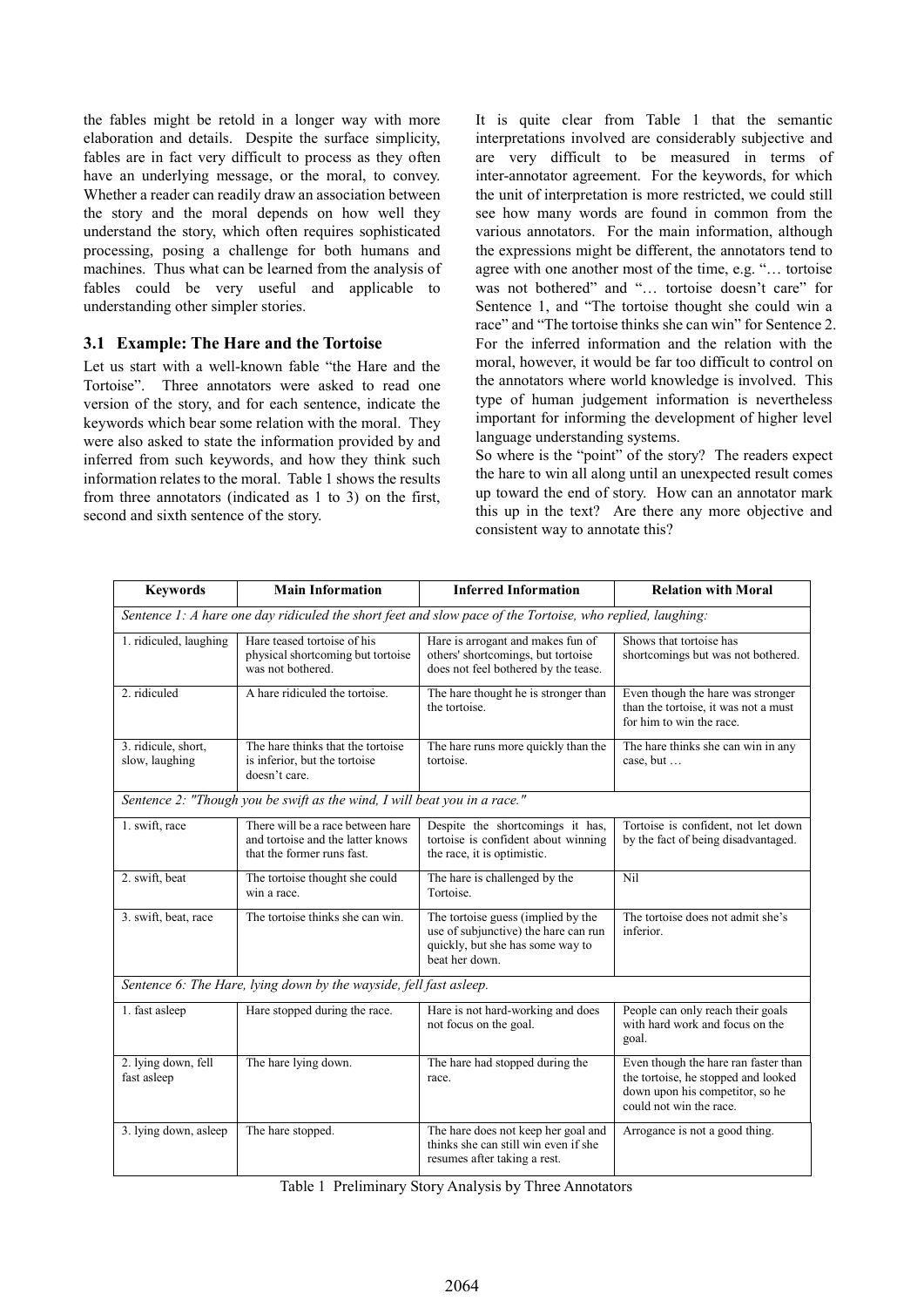### **3.2 Example: The Fox and the Grapes**

The interestingness of a story often arises from a twist in the story. In many fables, this is often manifested through a contrast between the discourse segments. Take the following example of "The Fox and the Grapes":

A famished fox crept into a vineyard where ripe, luscious grapes were draped high upon arbors in a most tempting display. In his effort to win a juicy prize, the fox jumped and sprang many times but failed in all its attempts. When he finally had to admit defeat, he retreated and muttered to himself, "Well, what does it matter anyway? The grapes are sour!"

One can, in a relatively straightforward way, say the first sentence lays the BACKGROUND for the second sentence, in RST's functional terms; and the first sentence could alternatively be a SETTING consisting of an EVENT, following Rumelhart's story constituents. The "point", on the other hand, comes from a contrast between the fox's bitter remark on the grapes (i.e. they are sour), while the grapes have in fact been described as ripe and luscious in the beginning of the story. The "point" of a story therefore cannot be understood from a single sentence or discourse segment, but it is a result of the interaction of various segments as the story unfolds.

If the keywords are more reliable units for ensuring annotation consistency, as seen from Table 1, we should take a closer look at how the keywords deemed important by the annotators bear on the story point. They are certainly content words, but in addition, they often carry certain sentiment or polarity, and perhaps value judgement. The contrast between discourse segments which constitutes the twist in the story can often be

partially traceable through the lexical items used. For instance, the opposite or contrasting semantic relation between adjectives like luscious and sour is an important clue. The structure and semantics of a discourse are, after all, based on the rhetorical style and lexical choices. If one can identify these useful clues from the text, one could at least partially relate the "point" of a story to its coherent structure by means of certain surface linguistic devices.

### **4. A Preliminary Annotation Scheme**

Based on the above crude but useful reflection, we can at least learn the following for the annotation of stories:

- The structure of a story can be decomposed into individual discourse units such as clauses, sentences, or larger discourse segments. Each of them can be labelled according to some structural categories, and the relation between segments can be discretely labelled.
- The "point" of a story, however, cannot be based on the labelling of individual segments alone because the "point" actually emerges from the interaction of the segments.
- Nevertheless, certain surface linguistic means are responsible for indicating the "point". For instance, a contrast in polarity of the lexical items in the text could be a clue to the twist of the story. This would have to work together with other linguistic devices like discourse connectives and action verbs, and rhetorical style like direct speech and personification, amongst others. Annotating such linguistic devices could therefore at least partially represent the "point" of a story, as they often provide the means by which story structure and story point interact.

| <b>Level of Annotation</b> | <b>Description</b>                                                                                                                                                                                                                                                     | <b>Examples</b>                                                                                                                                                               |  |
|----------------------------|------------------------------------------------------------------------------------------------------------------------------------------------------------------------------------------------------------------------------------------------------------------------|-------------------------------------------------------------------------------------------------------------------------------------------------------------------------------|--|
| Structural                 | The constituents in Rumelhart's story grammar<br>are assigned to discourse segments in a story,<br>e.g. STATE, EVENT, REACTION, GOAL,<br>ATTEMPT, OUTCOME, etc. Currently we<br>only treat them as tags, ignoring their<br>combination according to the grammar rules. | $\leq$ GOAL $>$ In his effort to win a juicy<br>prize, <attempt>the fox<br/>jumped and sprang many<br/>times</attempt> <outcome>but<br/>failed in all its attempts.</outcome> |  |
| Functional                 | The functional relations between discourse<br>segments according to the RST relations are<br>annotated, e.g. ELABORATION,<br>CIRCUMSTANCE, BACKGROUND,<br>CONTRAST, etc., insofar as the subjective<br>judgement from the annotator can justify.                       | "When he finally had to admit defeat"<br><b>CIRCUMSTANCE</b><br>"he retreated and muttered to himself"                                                                        |  |
| Emotional                  | The emotional level of annotation marks up the<br>sentiment-bearing words which relate to the<br>development of the story leading to the "point".<br>These keywords are marked for their positive<br>or negative polarity and the target.                              | Famished: $polarity = negative$<br>$target = fox$<br>Luscious: $polarity = positive$<br>$target = graphs$                                                                     |  |

Table 2 Preliminary Annotation Scheme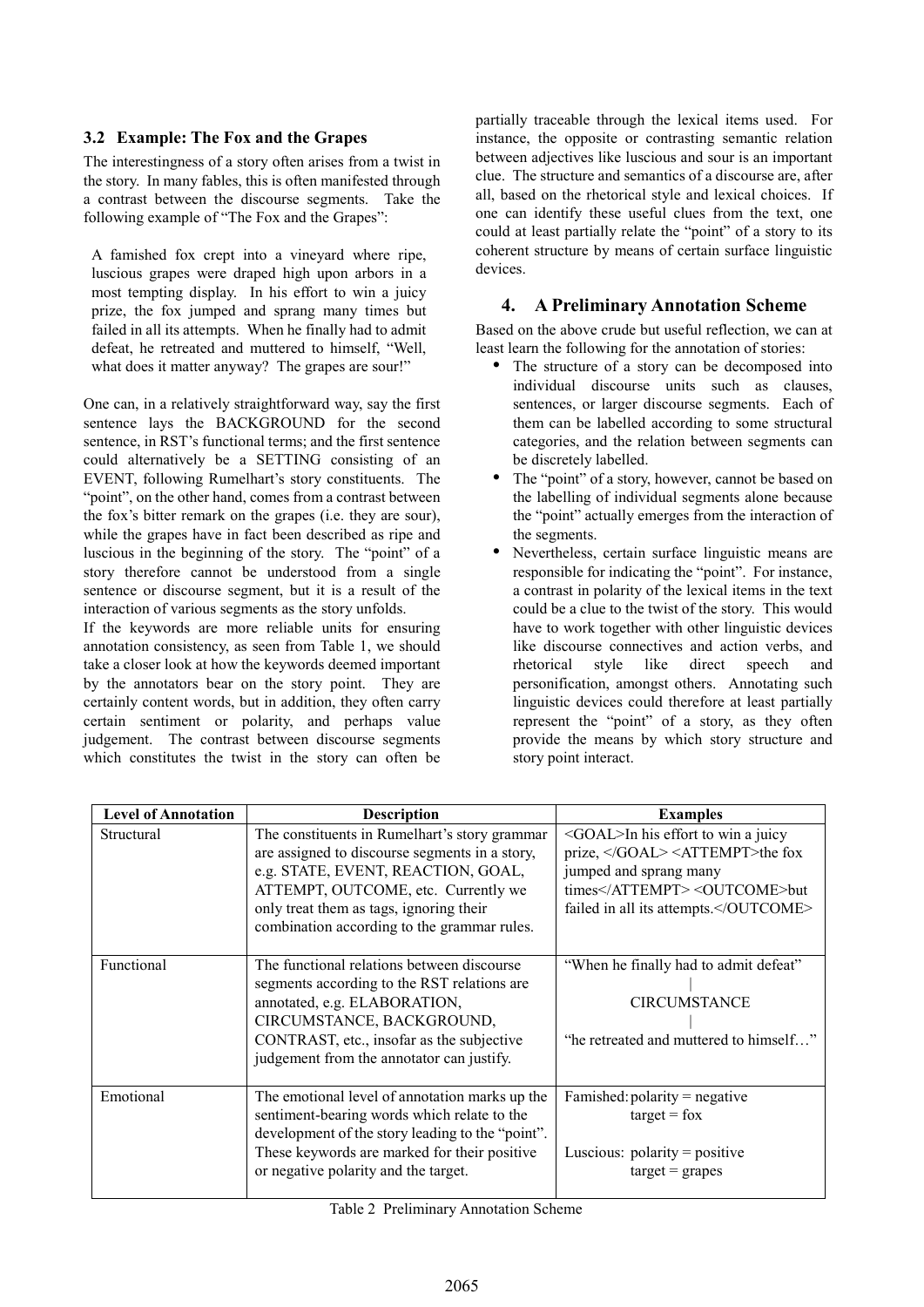### **4.1 Levels of Annotation**

We therefore propose a preliminary annotation scheme for SPAS, which consists of three levels of annotation:

- Structural referring to the "structure" of stories in the tradition of Rumelhart's story grammar, and the labels will follow the constituents such as SETTING, EPISODE, EVENT, GOAL, etc.
- Functional referring to the functional relation of individual discourse segments toward one another, in the tradition of Mann and Thompson's RST, so one segment could be the CONDITION, CIRCUMSTANCE, ELABORATION, etc. with respect to another segment.
- Emotional referring to the polarity and value judgements expressed in the story through individual lexical items, which can serve as a clue for the "point" of a story.

Table 2 gives a brief description and examples of these levels of annotation. The examples are presented here for explanatory purpose, and the representation may differ from the actual format used in the annotated corpus.

### **4.2 Progress of Pilot Annotation**

Our preliminary corpus is based on a set of 100 stories in English from Aesop's Fables from printed and electronic sources. At least two different published versions of each story were collected. The stories were first annotated with textual information including paragraphs, sentences, and the moral; as well as basic linguistic information like POS and pronouns and their antecedents. For the time being, we have been focusing on the structural and emotional levels of annotation. The functional level is apparently more difficult and is expected to lead to a lot of different interpretations and judgements, and is therefore left for a later stage.

# **5. Potential Investigation with the Corpus**

The annotated corpus is expected to provide a useful resource for further research on story structure and story understanding, and most importantly on the interface between story structure and story point. From the perspective of natural language processing, the following are a few possible areas of investigation.

#### **5.1 Core and Optional Elements in a Story**

Stories can be retold in numerous ways and in various lengths. The difference in length could be a result of the complexity of the story structure. For instance, the number of Goal-Attempt-Outcome cycles in "The Fox and the Grapes" could be varied (e.g. whether the fox jumps to the grapes two or three times); and the description of the setting could have different amount of details (e.g. simply saying the fox saw the grapes, or verbosely describing the environment of the grape yard). The annotation could allow us to analyse for the core and optional elements in stories, and to align different versions of the same story structure-wise.

### **5.2 Interestingness vs Coherence**

Some stories, especially longer versions, often include extra non-essential, if not irrelevant, details. For example, whether the Fox is asked to be the judge in the Hare-Tortoise race does not make a difference to the ending of the story nor the moral to be conveyed. Such non-essential details are only for the interestingness of a story but not necessarily the coherence of the story. The annotation could allow us to analyse for the relevant and irrelevant details, and to devise ways to tell them apart in story understanding.

#### **5.3 Interface between Structure and Point**

The moral of a story can be explicitly marked by means of a simple statement at the end, or a quote from one of the protagonists, or only implicitly inferred from the text. If the moral is explicitly present as part of the story text, it can be easily annotated. However, if it is absent from the surface text, the annotation should indicate the implicit moral, giving an account for how it can be inferred from the structure of the story. As mentioned earlier, the "point" in many fables often arises from some unexpected events. For example, no one would expect the slow Tortoise would beat the fast Hare and win the race, or the mouse could somehow rescue the lion. Such twists in stories could partially be reflected from the surface text, e.g. lexically through the use of opposites or words with reverse polarity. The annotated corpus could allow us to have more in-depth investigation into the interface between story structure and story point.

#### **5.4 Interaction with Linguistic Devices**

Surface linguistic cues are often exploited in computational discourse processing. Cue phrases, discourse connectives, adverbials, pronouns and reference expressions, lexical chains, psychological and perceptual verbs, focus entities, subjective elements, etc., are important indicators of discourse structure and coherence. Apart from indicating the twist with opposites or words with reverse polarity, we also observed some other common linguistic features in stories. For example, some versions, especially those written for younger children, tend to dramatize a story by introducing considerable direct speech of individual protagonists and conversations among them. Personification (of animal characters) is also often found in stories. In addition to dialogues between characters, personification is achieved through actions performed by them (e.g. the Hare mocks the Tortoise) and attributes assigned to them (e.g. the greedy Fox). The way the characters are addressed in stories (e.g. Mr. Fox indicating the Fox is respected, big brother Hare (in some Chinese versions) indicating the Hare is superior, etc.) may also suggest important connection with the story point. Expanding our annotation to cover the effect of direct speech, action words like mocking and boasting, attribute words like cunning, proud, and slow, modes of address, etc., could provide important and useful cues for story structure, especially in association with plot progression, goal conflict, and the twist of the story.